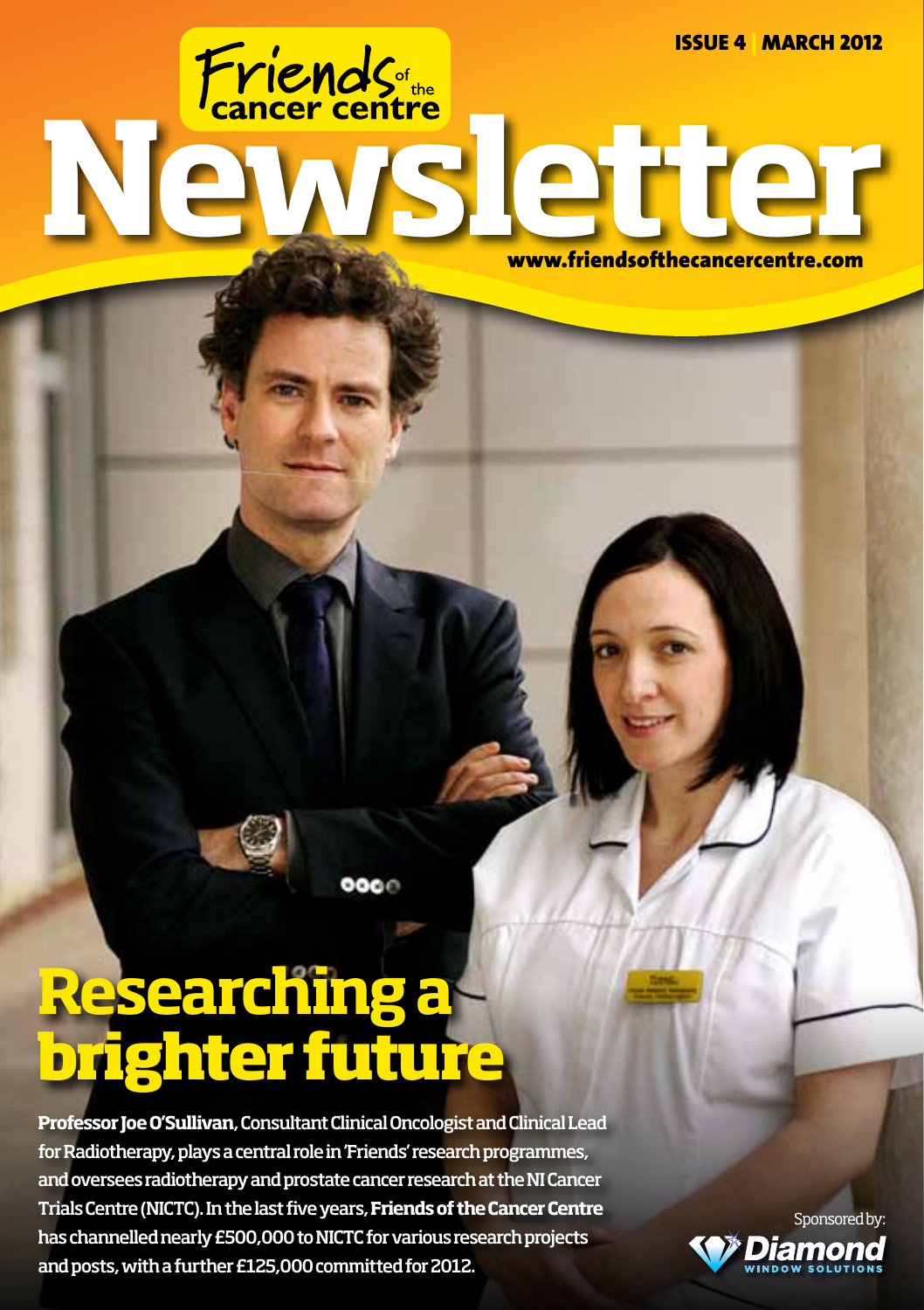**Colleen Shaw**

It's an energetic and<br>exciting start to 2012<br>but, as you will read in **t's an energetic and** exciting start to 2012 this, our latest newsletter, we are planning to keep up the pace throughout what promises to be a particularly demanding year.

Friends' funding has always been directed towards projects and services which are outside and in addition to the provision already made by the Health Service, responding to needs highlighted by the Cancer Centre's own expert medical staff. As recession bites, the funding channel which we offer to those dedicated professionals is more important than ever before and we expect 2012 to be a record year for requests for

support, whether for medical equipment to help with the diagnosis and treatment of cancer; specialist medical posts; patient comforts and support, or for research projects.

The benefits delivered by many Friends' projects will be immediately apparent, understood and appreciated by all; such as supporting Such as the refurbishment of the ward day rooms and Bridgewater Suite. In other cases benefits may be less immediate, although no less important: research for example can take many years and considerable investment to complete.

Friends of The Cancer Centre is uniquely well placed to provide funding for projects at both ends

The Friends of The Cancer Centre newsletter newsletter is generously sponsored by Diamond Window Solutions of Lisburn. Thank you to all of our friends there for adding a little extra sparkle to our communications!

**Welcome**

*Here at Friends of the Cancer Centre we've hit the New Year running, with new ventures launching, long-planned projects coming to fruition and, we're delighted to report, donations and support coming in from every corner of Northern Ireland.*

> of the scale – able to respond with speed, flexibility and common sense to deliver near instant action and also willing to commit long term investment to ventures which could change diagnosis, treatment and even survival rates.

We can do this because of the unique relationship which we enjoy with the senior professionals from the Cancer Centre who make time to work with our Trustees to evaluate each and every funding request, ensuring that every pound you donate works to deliver maximum benefits.

We can't do it without you and people like you. Thank you for being a friend.

bollen Shaw

Colleen Shaw **Director** 

## **Researching a brighter future**

 Continued from front cover In the last five years, Friends of the Cancer Centre has channelled nearly £500,000 to NICTC for various research projects and posts, with a further £125,000 committed for 2012. One such post was filled by Stacey Hetherington (pictured on the front cover), a research radiographer.

Professor O'Sullivan explains, "Much of the research we undertake is clinical and directly involves patients. If a trial is available and suitable for a patient's situation, they'll be offered the chance to participate by their oncologist. Understandably patients are hoping it offers the chance to access new and potentially better treatments but many people are also motivated by the desire to help others.

"Northern Ireland has seen a huge increase in the numbers taking part in clinical trials over the past five years, particularly in the field of Radiotherapy, which is making a positive impact on our work in the Cancer Centre. "I am currently very excited about a number of 'home grown' clinical trials, including a trial of a Bladder Scanner in prostate cancer and a study examining a new type of



**Paul Burns, a prostate cancer patient who is taking part in a clinical trial chatting to Professor Joe O'Sullivan.**

marking device for breast cancer radiotherapy patients." Paul Burns (as pictured with Joe below), is a prostate cancer patient who is taking part in a clinical trial.

The potential benefits for any breakthrough can be enormous … but they can be a long time coming. Professor O'Sullivan continues, "however results for many of the recent drug trials in prostate cancer for example have been available within a few months of the completion of the trial which is fantastic news for patients.

"With research you can't give an exact timescale or be precise about results because you can't know what any study may yield. However, research offers

the opportunity to promote the highest standard of care for our patients and to improve their lives and those of future patients with cancer.

"Getting funding for clinical research, in particular funding of staff costs, is very difficult these days and at a time when health budgets are under considerable pressure we are extremely grateful to Friends of the Cancer Centre who have had the courage and foresight to invest in the potential for better treatments and improved patient outcomes.

"By supporting 'Friends', the public helps ensure high quality cancer research can continue in Northern Ireland - helping patients now and in the future."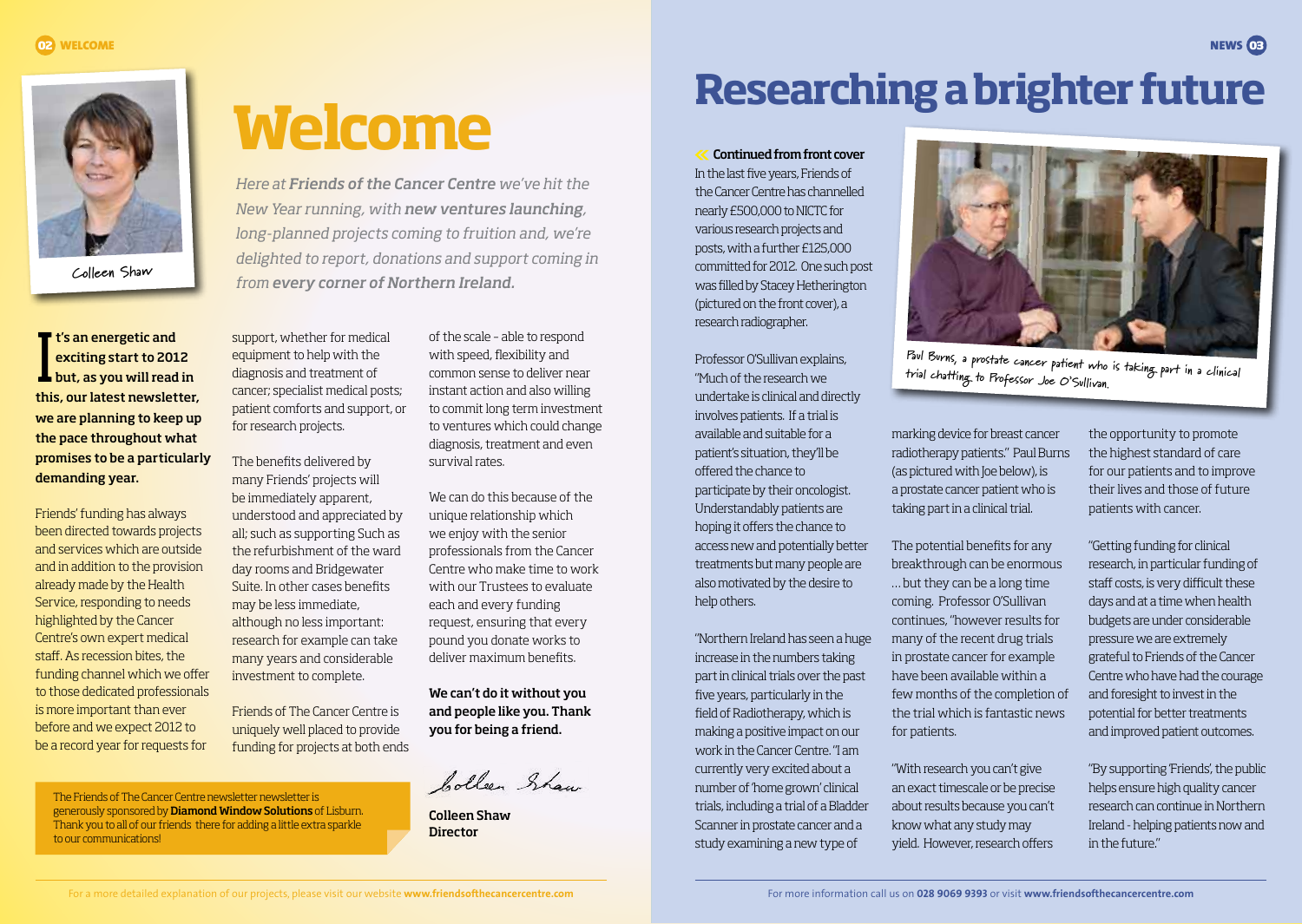



**Thank you to our Friends**

Every day someone somewhere in Northern Ireland is doing something special for Friends of the Cancer Centre, helping not only to raise much needed funds but also extending the hand of friendship to people whose lives are touched by cancer.

Friends of the Cancer Centre depends totally on donations from the public and the fact that the charity can do so much is due to the generosity of our friends right across Northern Ireland.

We truly appreciate every gesture of support we receive from you and people like you. Still more importantly, your acts of friendship will be appreciated by the 11,000 people who will be diagnosed with cancer in Northern Ireland in 2012. We haven't space to record every activity or donation – that would take a book! – but here are a few of the fantastic people who make it all happen.

**Staff and management of Rice's Supermarket Keady raised £5,000 at a pub quiz organised in memory of their friend and relative Sinead Rice-Arriota**







**The occupational therapists in the Cancer Centre raised £746 at a staff coffee morning for Christmas**



**Paul Mason from Dundonald and his explorers from the 7th Belfast Scout Group walked Hadrian's wall and raised £2,251**



**The Rock the Lough event organised by our Fermanagh Support Group in Enniskillen raised £1,500**

**The people of Drumquin took part in a Strictly Come Dancing**  event in memory of Gavin Mimnagh and raised over £8,000<br>event in memory of Gavin Mimnagh and raised over £8,000

**Kennedy's Pharmacy in Rasharkin raised £200 from donations that were given in return for passport signatures.**

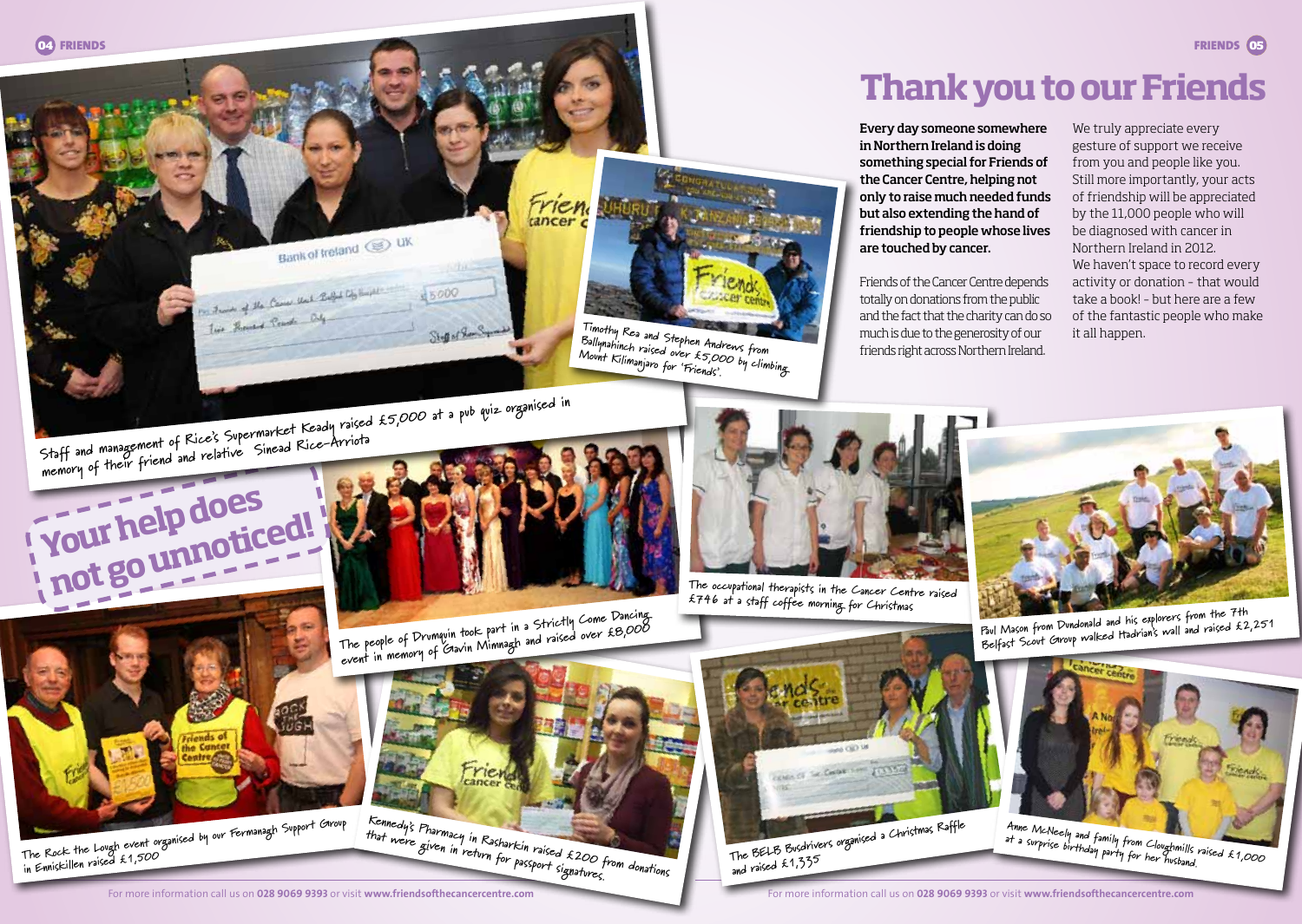#### **HOW YOU CAN HELP (17)**

## **'Friends' Social Work Fund** *What can £200 do?…A great deal*

*It can help with travelling costs to and from hospital … it can top up your heating … buy new clothes when cancer or its treatment mean rapid weight gains or losses … it can pay for equipment for the home … or child care when you need it most.*



**Richard Hardy, the Social Work Team Manager at the Cancer Centre with Dawn McDowell, Social Worker.**

The small grants programme, funded by Friends of the Cancer Centre and administered by the Social Work Team at the Cancer Centre, isn't about big cheques. It's about timely and thoughtful support given without fuss and, according to Social Worker Dawn McDowell small grants of up to £200 can provide a real lifeline.

She says, "In addition to the obvious problems, both physical and emotional, which cancer brings, it can also mean financial difficulties. You may find yourself out of work and spending recovery time at home, often on reduced income and eating into

savings, fretting about the cost of heating or home equipment, new clothes, or help with cleaning or childcare. When you aren't well to start with, those worries can seem insurmountable and just add to your distress.

"Thanks to help from Friends of the Cancer Centre we can step in and give support not only where

**In recent months, 'Friends' social work fund has provided:**

it's needed, but just as importantly, when it's needed without massive fuss or form-filling and, hopefully, without anyone seeing the support as any sort of a handout. We all need friends sometimes."

There are plans to extend the small grants programme in 2012, a move which Dawn and her colleagues welcome with huge enthusiasm. She says, "We just can't over-state the value of this really practical scheme and we're hoping that, in the months to some, even more people can benefit. I think everyone who supports Friends of the Cancer Centre with donations or fundraising can be very pleased and proud of the positive impact their money is making on the lives of real people. In our experience, £200 can go a very long way."

• Respite breaks for patients and their families • Assistance with household cleaning and heating expenses • Travelling costs for patients visiting for treatment • Christmas and birthday gifts for the children of patients • Personal clothing and bedding • Wheelchair hire

*...at the Belfast City Marathon!* **Make a run for it!**

We're calling for good sports to step up to the plate and take part in the 2012 Belfast City Marathon on Monday 7th May to raise funds for Friends of the Cancer Centre.

Whether you're a finely honed athlete or just an armchair commentator, 2012 could provide your moment to shine in sport. Last year Friends' supporters used the race to bring home £40,000 in sponsorship, a portion of which came from the Dalton family who tackled the big Belfast race to celebrate the memory of their mother, Moya.

The family raised £4,500, money which made a huge positive impact on the lives of cancer patients and their families and this year they're hoping that even more people will volunteer to 'go for gold'!



**The Dalton family**

Daughter Martina says, "It was just one amazing day and we all felt we were doing something positive to remember mum. We all wore Friends of the Cancer Centre t- shirts and we got mum's picture put on the back and we just went for it! Mum would probably have hated her picture on those t-shirts, but I'm sure they'd have given her a laugh, just the same!

She continued, "There's something for everybody in the Marathon and it really doesn't matter whether you do the full 26 miles or run in a relay team or just walk. Even if you have to stop and start, that's fine. The point is that everybody can take part and raise money for a really important good cause."



From serious and dedicated runners, to sporting wannabes, relay teams and fun runners (or walkers!) everyone can enjoy the great sense of achievement that comes with crossing that finishing line . . . but it's a sense of pride that can run even deeper.

If you're up for the megachallenge of running the 26 miles then now is the time to lift the pace of training in preparation for the big day. However, even less hardy souls can play their part, tackling the route in 3.5 – 7 miles 'bite size chunks' as part of a Relay Team or by taking part in the 3 mile Marathon Day Fun Run.

Up for the challenge? Contact Kelly on info@ friendsofthecancercentre.com or 028 9069 9393